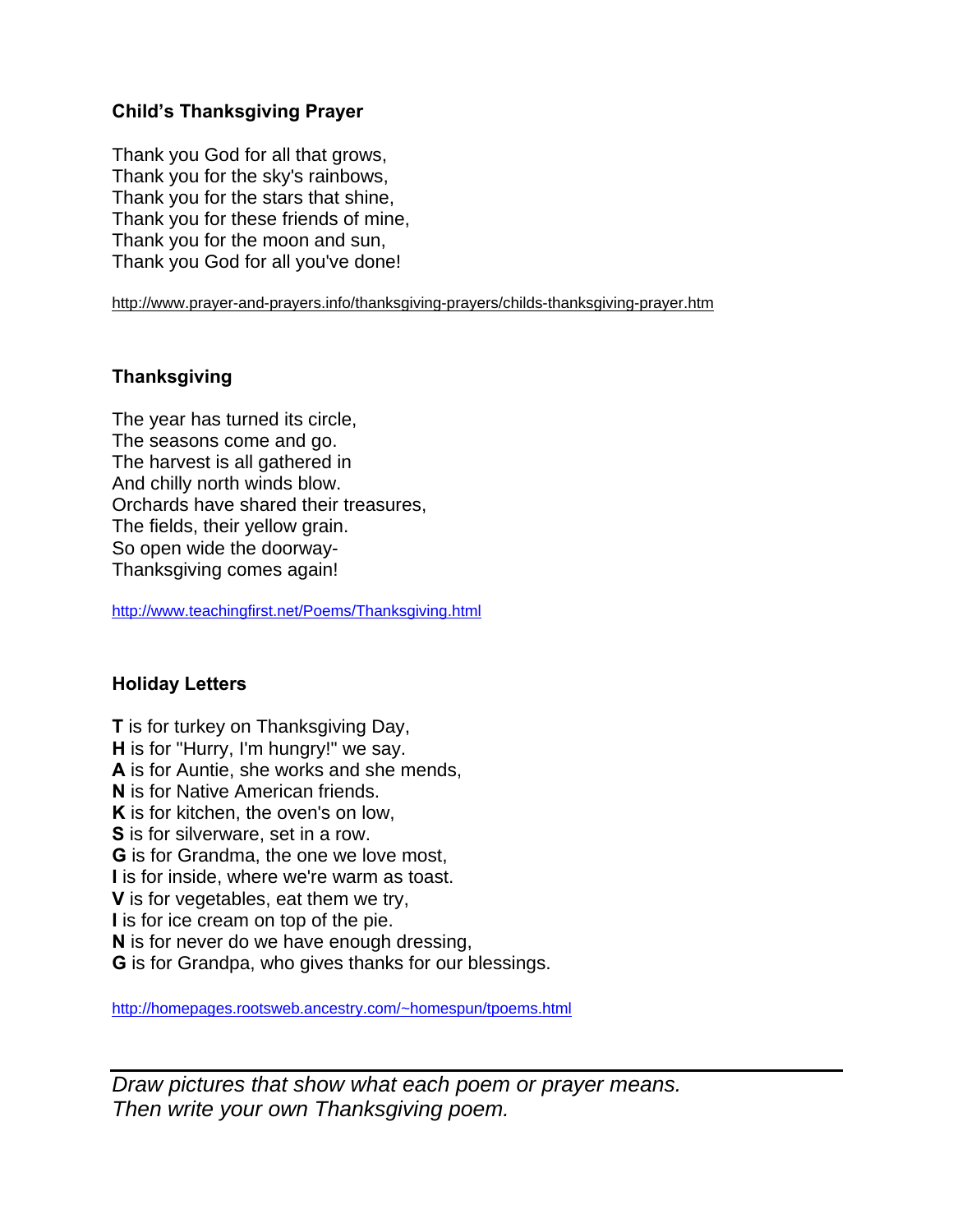#### **An Iroquois Prayer for Thanksgiving**

We return thanks to our mother, the earth, with sustains us. We return thanks to the rivers and streams, which supply us with water. We return thanks to all herbs, which furnish medicines for the cure of our diseases. We return thanks to the corn, and to her sisters, the beans and squash, which give us life. We return thanks to the bushes and trees, which provide us with fruit. We return thanks to the wind, which, moving the air, has banished diseases. We return thanks to the moon and the stars, which have given us their light when the sun was gone. We return thanks to our grandfather He-no, .., who has given to us his rain. We return thanks to the sun, that he has looked upon the earth with a beneficent eye. Lastly, we return thanks to the Great Spirit, in whom is embodied all goodness, and who directs all things for the good of his children.

http://www.prayer-and-prayers.info/thanksgiving-prayers/an-iroquois-prayer-for-thanksgiving.htm

#### **The Pilgrims Came**

by Annette Wynne

The Pilgrims came across the sea, And never thought of you and me; And yet it's very strange the way We think of them Thanksgiving Day. We tell their story old and true Of how they sailed across the blue, And found a new land to be free And built their homes quite near the sea. The people think that they were sad, And grave; I'm sure that they were glad -- They made Thanksgiving Day -- that's fun -- We thank the Pilgrims every one!

http://www.thanksgiving-day.org/thanksgiving-day-poems.html

#### **Moravian Blessing**

Come, Lord Jesus, our guest to be And bless these gifts Bestowed by Thee. And bless our loved ones everywhere, And keep them in Your loving care.

http://www.thanksgiving-day.org/thanksgiving-day-prayer.html

*Draw pictures that show what each poem or prayer means. Then write your own Thanksgiving poem.*